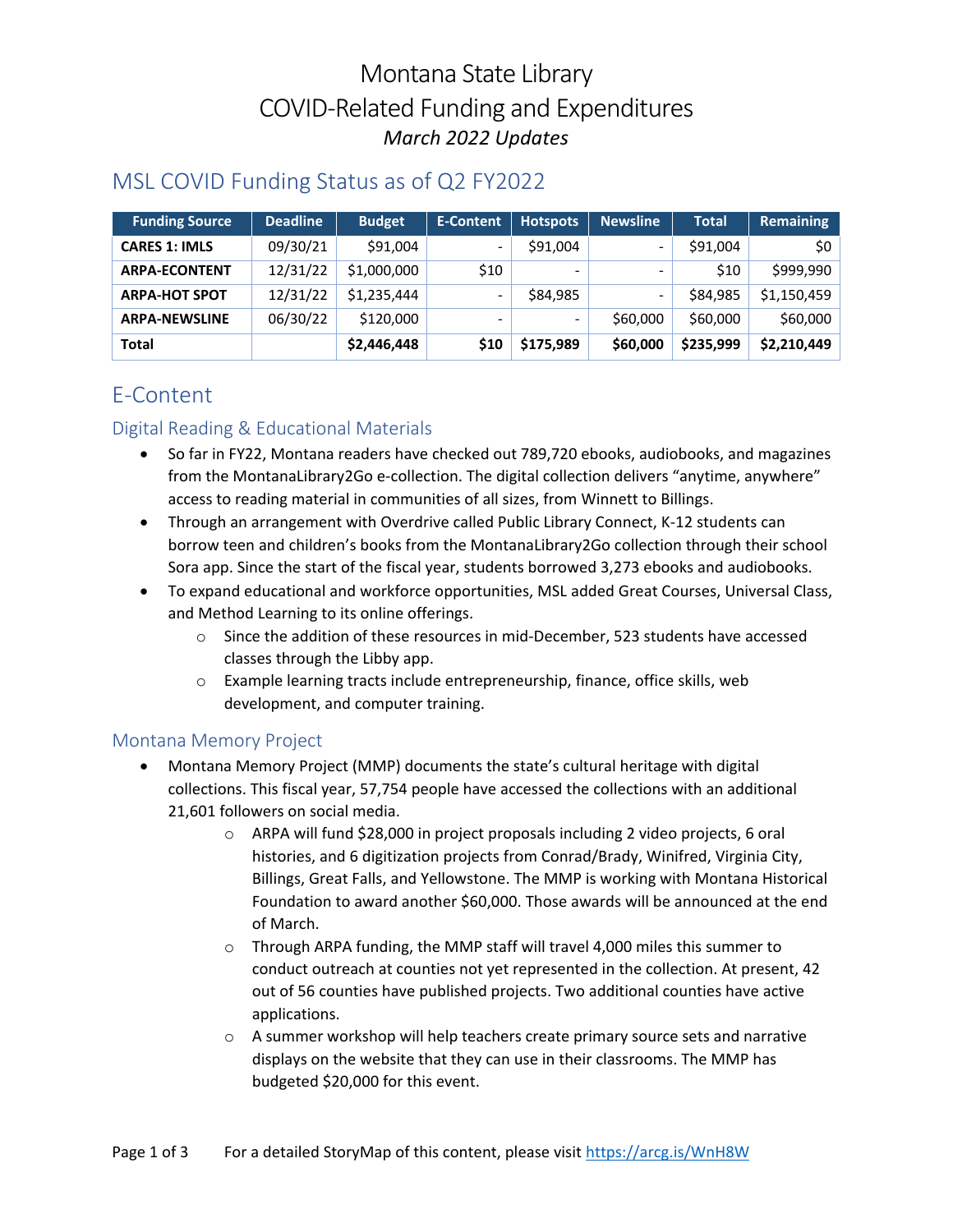### E-Content Budget Priorities

• The Montana State Library Commission approved the following ARPA e-content budget at their December meeting:

| <b>Priorities</b>                                                                    | <b>Type of content</b>                             | <b>Library types served</b>                                   | <b>Proposed %</b> | <b>Amount</b> |
|--------------------------------------------------------------------------------------|----------------------------------------------------|---------------------------------------------------------------|-------------------|---------------|
| One-time credits for<br>shared accounts                                              | Downloadable/streaming<br>ebooks, e-audio          | All                                                           | 50%               | \$360,000     |
| Initiate or extend one-<br>year trials                                               | Continuing education, test<br>prep, summer reading | Publics & tribals                                             | 10%               | \$72,000      |
| One-year pilot<br>subscriptions to evaluate<br>new resources                         | Various                                            | All                                                           | 20%               | \$144,000     |
| One-year trials for new e-<br>content formats                                        | Streaming video, music, PPU<br>ebooks/audio        | Publics & tribals                                             | 5%                | \$36,000      |
| One-time purchase of<br>offline ebooks, e-audio                                      | Ebooks, e-audio                                    | Publics & tribals                                             | 5%                | \$36,000      |
| <b>Professional development</b><br>resources for staff                               | Online self-paced courses,<br>webinars, ebooks     | All library staff                                             | 5%                | \$36,000      |
| <b>Analytics software for</b><br>courier and collaborative<br>collection development | Data                                               | Libraries<br>participating in<br>resource sharing<br>programs | 5%                | \$36,000      |
| <b>TOTAL</b>                                                                         |                                                    |                                                               |                   | \$720,000     |

# Broadband

#### Hotspot Program

- The hotspot program continues to be popular across the state, providing access to borrowers beyond the walls of the library.
	- o As of mid-February, 910 hotspots have checked out 9,740 times at 95 different libraries.
	- o According to 524 use surveys, 69% of borrowers have either no household internet service or only cellular data.
	- $\circ$  Respondents use hotspots for many reasons. Most notably, hotspots can be used by workers to find or continue employment. 20% of the respondents used a hotspot to "look for/apply to a job." Other reported uses include keeping informed of current events; researching a topic of interest; connecting via teleconference; attending telehealth services; and filling out forms (social services, taxes, etc.).
	- $\circ$  New participants to the program include Henry Malley Library in Powder River County and Lavina Public School in Golden Valley County. Only two counties remain that do not have access to hotspots, Carter and Wibaux counties.
	- o MSL distributed hotspots to two additional schools, Lavina Public School and Chester-Joplin-Inverness Public School.